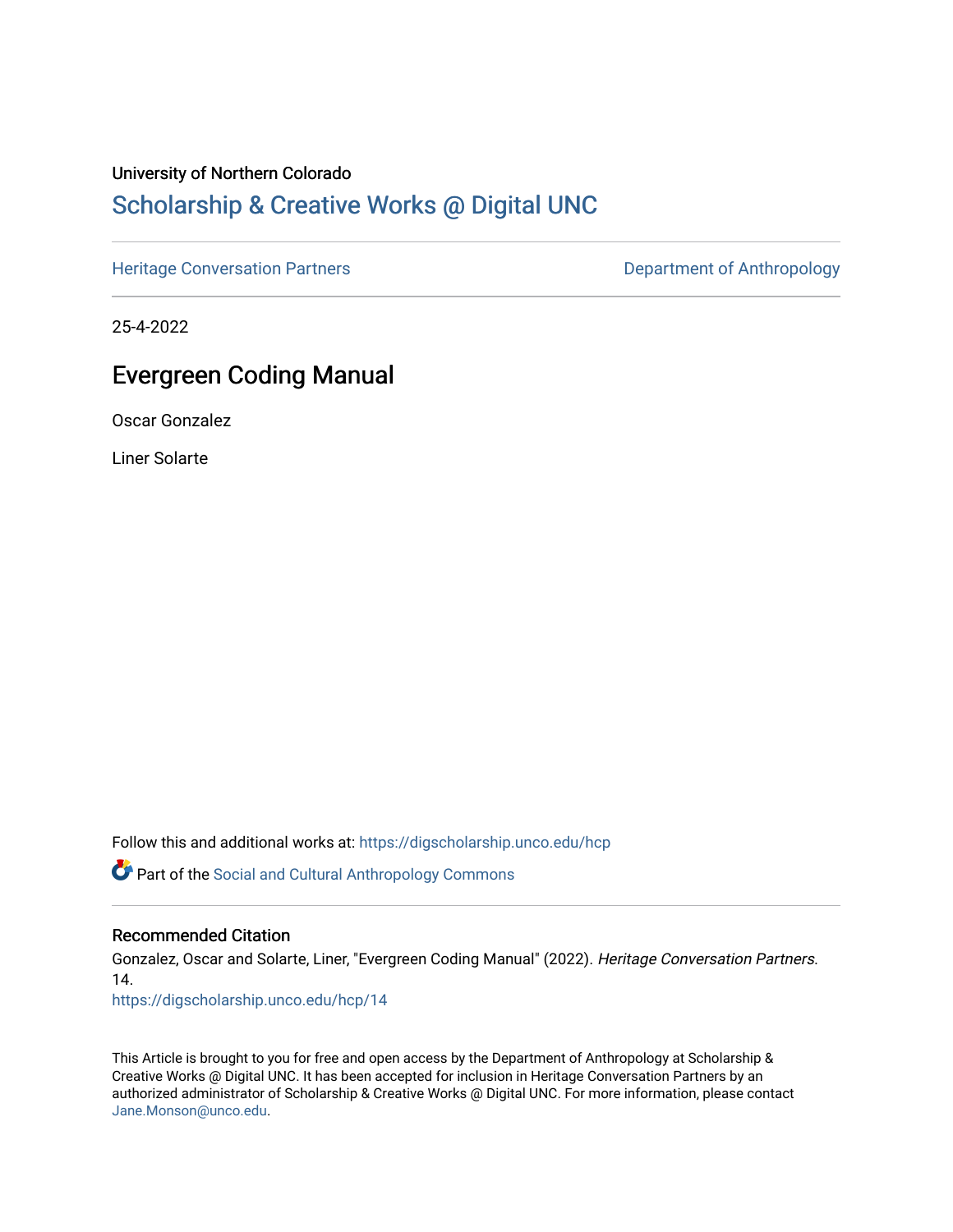|                                               |                                                                                                                                                                                                                                                                                        |                                                                                                                                                                                                                                                                                                                                                                                                                                                                                                                                                                                                                                                                                                                                                                                                                                                                                                                                                                                                                                                                                                     | $RQ$ 3 =<br>Heritage |                                                                                                                                                                                                                                                                                                                                                                                                                         |          |
|-----------------------------------------------|----------------------------------------------------------------------------------------------------------------------------------------------------------------------------------------------------------------------------------------------------------------------------------------|-----------------------------------------------------------------------------------------------------------------------------------------------------------------------------------------------------------------------------------------------------------------------------------------------------------------------------------------------------------------------------------------------------------------------------------------------------------------------------------------------------------------------------------------------------------------------------------------------------------------------------------------------------------------------------------------------------------------------------------------------------------------------------------------------------------------------------------------------------------------------------------------------------------------------------------------------------------------------------------------------------------------------------------------------------------------------------------------------------|----------------------|-------------------------------------------------------------------------------------------------------------------------------------------------------------------------------------------------------------------------------------------------------------------------------------------------------------------------------------------------------------------------------------------------------------------------|----------|
| <b>Team Evergreen</b><br><b>Coding Manual</b> | RQ 1 = English language profic                                                                                                                                                                                                                                                         | $RQ$ 2 = Social bonds/bridges                                                                                                                                                                                                                                                                                                                                                                                                                                                                                                                                                                                                                                                                                                                                                                                                                                                                                                                                                                                                                                                                       | conscious            |                                                                                                                                                                                                                                                                                                                                                                                                                         |          |
| Zoom Session 1<br>Code                        | Definition                                                                                                                                                                                                                                                                             | Example                                                                                                                                                                                                                                                                                                                                                                                                                                                                                                                                                                                                                                                                                                                                                                                                                                                                                                                                                                                                                                                                                             | <b>RQ</b>            | <b>RQ</b> explanation                                                                                                                                                                                                                                                                                                                                                                                                   |          |
| Identity                                      | Things that pertain to identity, how one presents/ understands<br>themself, significant influences that contribute to understanding of<br>self/ others.                                                                                                                                | O: "And there is a generational name because my grandfather's name is Rene, my<br>father's name is Rene, and my name is Rene, and my older son is Rene too. So, we<br>have four generations using the same name." (3)                                                                                                                                                                                                                                                                                                                                                                                                                                                                                                                                                                                                                                                                                                                                                                                                                                                                               |                      | Social bonds and bridges created by relating to one another in the group based on how we<br>2 are named by our families/the significance of our names to our own identity.                                                                                                                                                                                                                                              |          |
|                                               |                                                                                                                                                                                                                                                                                        | L:" I came here because my country is facing really hard times. When I was living in my<br>country in Venezuela, I spent a lot of time, maybe two or more years without working<br>because I didn't find a source, a place to work. I came here because I needed to help                                                                                                                                                                                                                                                                                                                                                                                                                                                                                                                                                                                                                                                                                                                                                                                                                            |                      | Liner shares her motivation for migration and potential implications of desire for cultural<br>change because her country has fallen on hard times, specifically mentioning a lack of                                                                                                                                                                                                                                   |          |
| Survival                                      | The discussion of survival, topics related to surviving.                                                                                                                                                                                                                               | my family to survive."<br>OSCAR: In El Salvador, the salary is \$300, or \$400 They change. \$400 a month. []<br>About 80% of the population are in something like that. It is not enough. The salary is                                                                                                                                                                                                                                                                                                                                                                                                                                                                                                                                                                                                                                                                                                                                                                                                                                                                                            |                      | 3 access to employment.                                                                                                                                                                                                                                                                                                                                                                                                 |          |
|                                               |                                                                                                                                                                                                                                                                                        | just for surviving.  It is impossible to live well with that money                                                                                                                                                                                                                                                                                                                                                                                                                                                                                                                                                                                                                                                                                                                                                                                                                                                                                                                                                                                                                                  |                      | Liner describes her motivation for her current job, attributing her interest in the field to her                                                                                                                                                                                                                                                                                                                        |          |
|                                               | Migrant Experience Personal experiences, perceptions and migration related motivations.                                                                                                                                                                                                | L: I choose to sell these things because in my country we used to, I used to face a<br>shortage, energy shortage, shortages, I think<br>L: And I am very sensitive about that and trying to help people to get sustainability in<br>their lives. And that is the same way about selling water filters, because that is how<br>people help me and I can help the people to get healthy water.                                                                                                                                                                                                                                                                                                                                                                                                                                                                                                                                                                                                                                                                                                        | 183                  | experiences back home in Venezuela, where access to power was often unreliable. This<br>example also shows herself correction in which she changes the tense to better fit the<br>sentence.                                                                                                                                                                                                                             |          |
| Safety                                        | Topics or experiences related to psychical safety and security, also<br>food security.                                                                                                                                                                                                 | O: "For me the easiest thing is to -- the feeling of being safe. Here in the US, I was<br>thinking about yesterday night and I arrived at my apartment at almost 12:00 p.m. - 12:<br>00 a.m. -- and I was not afraid of anything. And that did not happen in my country,<br>sadly.                                                                                                                                                                                                                                                                                                                                                                                                                                                                                                                                                                                                                                                                                                                                                                                                                  | 283                  | When asked about what the easiest thing about moving to America was, Oscar and Liner<br>both answered regarding safety. This reflects their motivations for migrating and creates<br>bonds and bridges because they are both in agreeance in their reflections and additionally<br>it shows their vulnerability to the other participants whom might otherwise never consider<br>their privileges of individual safety. |          |
| English Speaking                              | Examples pertaining to English speaking, comprehension and<br>growth.                                                                                                                                                                                                                  | L: When you say water, the T is a T for us. But in American English it is W-A-D-E-R. It<br>is really confusing.                                                                                                                                                                                                                                                                                                                                                                                                                                                                                                                                                                                                                                                                                                                                                                                                                                                                                                                                                                                     |                      | Liner describes her difficulty with learning the difference between British pronunciation of<br>words, which she learned first, as compared to adjusting to American pronunciation of<br>words. This is also an example of a Language Related Episode because she is directly<br>1 addressing the difference in her perception of the language production.                                                              |          |
| Zoom Session 2                                |                                                                                                                                                                                                                                                                                        |                                                                                                                                                                                                                                                                                                                                                                                                                                                                                                                                                                                                                                                                                                                                                                                                                                                                                                                                                                                                                                                                                                     |                      |                                                                                                                                                                                                                                                                                                                                                                                                                         |          |
| Code                                          | Definition                                                                                                                                                                                                                                                                             | Example                                                                                                                                                                                                                                                                                                                                                                                                                                                                                                                                                                                                                                                                                                                                                                                                                                                                                                                                                                                                                                                                                             | <b>RQ</b>            | <b>RQ</b> explanation                                                                                                                                                                                                                                                                                                                                                                                                   |          |
| Traditions                                    | Traditions involve attire, music, food and the practices and activities<br>on designated days and celebrations, this includes holidays                                                                                                                                                 | LINER: When you make the nijiaka in your home, you have levels and the last level is<br>the person who has to wash the banana leaf. Everybody hates that.<br>OSCAR: *raises hand* That was my level this year! [ Laughter ]                                                                                                                                                                                                                                                                                                                                                                                                                                                                                                                                                                                                                                                                                                                                                                                                                                                                         | 283                  | 2. Liner shares about a Venezuelan family tradition and Oscar who is from El Salvador<br>shares about his experience in a Venezuelan home for the same holiday. 3. Raising<br>awareness about cultural traditions and family structure.                                                                                                                                                                                 |          |
| Culture                                       | All things relating to culture, music, values, identities, food, native<br>language, country history ect.                                                                                                                                                                              | LINER: We live around the music. We are dancing and singing all the time in<br>Venezuela. We have salsa, Meringa, other music that is played in the Caribbean. And<br>we also have for Christmas special music. It is called Guyta.                                                                                                                                                                                                                                                                                                                                                                                                                                                                                                                                                                                                                                                                                                                                                                                                                                                                 | 183                  | Cultural ties to instruments, music and special music played for christmas celebrations.                                                                                                                                                                                                                                                                                                                                |          |
|                                               | Things that pertain to identity, how one presents/ understands                                                                                                                                                                                                                         | OSCAR: I agree with Liner. I feel the same. We are really different people and you, for<br>example, live here with your culture, so I'm learning about it. We talk a lot. Some of you<br>just say a couple of words. Lthink we talk a lot, it is a Latin way to live, we really speak.                                                                                                                                                                                                                                                                                                                                                                                                                                                                                                                                                                                                                                                                                                                                                                                                              |                      |                                                                                                                                                                                                                                                                                                                                                                                                                         |          |
| Identity                                      | themself, significant influences that contribute to understanding of<br>self/ others.                                                                                                                                                                                                  | a lot and some of you say a couple of words and answered what they had to say and I<br>think we shared a lot of things.<br>LINER: My turn? Okay, for me to meet with you is like traveling. It is great to                                                                                                                                                                                                                                                                                                                                                                                                                                                                                                                                                                                                                                                                                                                                                                                                                                                                                          |                      | Oscar reflects on his awareness of American heritage and his overall desire to learn more<br>3 about our culture. He also reflects on a way of Latin-American being: talking a lot.                                                                                                                                                                                                                                     |          |
|                                               | Migrant Experience Personal experiences, perceptions and migration related motivations. enriching. I like it.                                                                                                                                                                          | know different cultures, different point of view on the same thing. And that is very<br>LINER: Okay, how can I say this? I am not thinking, right now I am not feeling                                                                                                                                                                                                                                                                                                                                                                                                                                                                                                                                                                                                                                                                                                                                                                                                                                                                                                                              |                      | Liner reflects on how the conversations make her feel like she is traveling because she is<br>3 able to learn about others point of views.                                                                                                                                                                                                                                                                              |          |
| English Speaking                              | Examples pertaining to English speaking, comprehension and<br>growth                                                                                                                                                                                                                   | that I am improving. But that is right now. But I can realize how many mistakes I am<br>making. And that is good for me because when I am not speaking - I did not used to<br>speak a lot in English. So I don't know how to make bigger or longer phrases. And I<br>don't realize until I have been here how many mistakes or the way I have to improve or<br>focus more to improve my English skills                                                                                                                                                                                                                                                                                                                                                                                                                                                                                                                                                                                                                                                                                              |                      | Liner reflects on her progress so far, addressing specifically how it is the conversations are<br>helping her English proficiency, and her goals of structuring longer sentences and<br>1 phrases                                                                                                                                                                                                                       |          |
| Zoom Session 3                                |                                                                                                                                                                                                                                                                                        |                                                                                                                                                                                                                                                                                                                                                                                                                                                                                                                                                                                                                                                                                                                                                                                                                                                                                                                                                                                                                                                                                                     |                      |                                                                                                                                                                                                                                                                                                                                                                                                                         |          |
| Code                                          | <b>Definition</b>                                                                                                                                                                                                                                                                      | Example                                                                                                                                                                                                                                                                                                                                                                                                                                                                                                                                                                                                                                                                                                                                                                                                                                                                                                                                                                                                                                                                                             | <b>RQ</b>            | <b>RQ</b> explanation                                                                                                                                                                                                                                                                                                                                                                                                   |          |
|                                               |                                                                                                                                                                                                                                                                                        | LINER: In Venezuela it is almost the same. People used to ask for lend money, but you                                                                                                                                                                                                                                                                                                                                                                                                                                                                                                                                                                                                                                                                                                                                                                                                                                                                                                                                                                                                               |                      | Liner responds to the topic of lending people/friends/family money. She reflects that the<br>Venezuelan approach on lending money is similar to the prevailing views in the group,                                                                                                                                                                                                                                      |          |
| Comparison of<br>cultures                     | Reflections on perceptions of the differences or similarities between<br>different cultures                                                                                                                                                                                            | have the option to do the choice- to give them. I think it depends on how much you trust<br>the person. I think is a universal situation (Laughs)<br>OSCAR: For example, I remember if I go for an ice cream, for example, I remember<br>that cost me like five colones, which is like 43 cents of a dollar in that moment. And                                                                                                                                                                                                                                                                                                                                                                                                                                                                                                                                                                                                                                                                                                                                                                     | 23                   | suggesting that lending money and trust must be a universal similarity between everyone.<br>(Building bonds and bridges.)                                                                                                                                                                                                                                                                                               |          |
| Cost of living                                | Discussions of the cost of items for purchase, such as the cost of<br>living, food, or other costs pertaining to survival.                                                                                                                                                             | then, everybody moved to one dollar. If I paid five colones they moved to one dollar. At<br>that moment, we paid double price when they changed that, finally. Well, two years<br>from that moment, I think everybody is accustomed to use the dollar, but we used to be<br>a cheaper country for living.                                                                                                                                                                                                                                                                                                                                                                                                                                                                                                                                                                                                                                                                                                                                                                                           | 3                    |                                                                                                                                                                                                                                                                                                                                                                                                                         |          |
|                                               |                                                                                                                                                                                                                                                                                        | "In El Salvador, we used to have one-dollar coins. Because of the paper ones<br>everybody, were using a lot of one Dollar in the paper, that damage a lot of the paper.                                                                                                                                                                                                                                                                                                                                                                                                                                                                                                                                                                                                                                                                                                                                                                                                                                                                                                                             |                      |                                                                                                                                                                                                                                                                                                                                                                                                                         |          |
|                                               | Information related to the history of currency, different forms of<br>currency, the worth of money including social/familial views or values                                                                                                                                           | So, one time the Central Bank says we don't use paper dollars anymore. So, we used<br>the coin one. When I moved to Panama, to Ecuador, they use the dollar too. They don't<br>know the coin ones. They said, "no no no, we don't accept coins." So, the coins were                                                                                                                                                                                                                                                                                                                                                                                                                                                                                                                                                                                                                                                                                                                                                                                                                                 |                      | Oscar reflects on the currency of El Salvador and their use of the American dollar in El                                                                                                                                                                                                                                                                                                                                |          |
| Currency                                      | surrounding money.<br>Information related to the history of currency, different forms of<br>currency, the worth of money including social/familial views or values                                                                                                                     | just from El Salvador. Here it is difficult to find the coin dollars."<br>"I am from El Salvador. I am from Central America. For us, the currency that we have is<br>the dollar, the U.S. dollar. Since 2001, so I was like 20 years, 21 yearssomething like<br>that when we started using the US dollar. So, for us moving here, the US dollar is really<br>a stable currency, so we were using that for a long timeWe used to have the Colón,<br>like Christopher Columbus. Colón is the name in Spanish. Like in Venezuela, they have<br>a Bolívar. Every day they change because of the market and everything, that is the way<br>they work. I don't remember as much because I didn't have too much money at that<br>time (Laughs). I am not accustomed to use it too much. But, I remember when we<br>moved to the US dollar for us was amazing, because I pay less interest rate from loans<br>and my home. And the credit cards was less, because we were overpaying at the time.<br>On my home, I think I was paying 13%, and then they reduced it to like 5.99%, or                       |                      | 3 Salvador and their unique dollar coins.<br>Oscar talks about the history of the currency in El Salvador and his familiarity with the U.S.                                                                                                                                                                                                                                                                             | S3_Clip1 |
| living                                        | Currency & Cost of surrounding money. & Discussions of the cost of items for purchase.<br>such as the cost of living, food, or other costs pertaining to survival.<br>Information related to the history of currency, different forms of                                               | something like that. I know it is higher here in the US, for us, it was a huge difference.<br>The credit card moved from 49 to 21 or something like that, more or less.<br>"When I moved from my country to here, I realized we have almost the same prices. EL<br>Salvador is not a cheap country for living, because of the dollar. For example, I<br>remember if I go for an ice cream, for example, I remember that cost me like five<br>colónes, which is like 43 cents of a dollar in that moment. And then, everybody moved<br>to one dollar. If I paid five colónes they moved to one dollar. At that moment, we paid<br>double price when they changed that, finally. Well, two years from that moment, I think<br>everybody is accustomed to use the dollar, but we used to be a cheaper country for living. So, when I moved here, I feel the same. So, McDonald's have the same prices, I<br>think here it is a little cheaper. McDonald's is a good example. Here the clothes are                                                                                                      |                      | dollar. He also discusses the differences between El Salvador and the U.S. regarding<br>3 interest rates and credit<br>Oscar talks about the similarities in the cost of things like food and McDonalds. He also                                                                                                                                                                                                        | S3_Clip2 |
| Currency                                      | currency, the worth of money including social/familial views or values<br>surrounding money.                                                                                                                                                                                           | cheaper because of the taxes. We have to pay a lot of taxes in my country and here the<br>taxes are lower. So that is a difference.<br>"In Venezuela the currency is the Bolívar. That was named after the person who freed<br>Venezuela. Bolívar has suffered from devaluationif that is the right word. So, many                                                                                                                                                                                                                                                                                                                                                                                                                                                                                                                                                                                                                                                                                                                                                                                  |                      | discusses some negative effects on the cost of living when El Salvador switched from the<br>3 colón to the dollar                                                                                                                                                                                                                                                                                                       |          |
|                                               | Information related to the history of currency, different forms of<br>currency, the worth of money including social/familial views or values<br>surrounding money. & Topics or discussions about income and<br>Currency & Income wages including social views on talking about income. | devaluation, I think every year, for example, right now hmm, I don't even know how<br>muchwhat is the equivalency to the dollar. To take one dollar, I've got to give 4.6<br>Bolivars but after many devaluations. In Venezuela, for example, people earn maybe<br>five dollar a month. For Venezuela people it is very complicated.                                                                                                                                                                                                                                                                                                                                                                                                                                                                                                                                                                                                                                                                                                                                                                |                      | Liner talks about the Venezuelan currency and some of its history in addition to talking<br>3 about the average monthly salary.                                                                                                                                                                                                                                                                                         |          |
| Religion                                      | Any references to religion including religious beliefs, savings or<br>values.                                                                                                                                                                                                          | "The Bible says, I'm Christian, if you lend money be ready to lose your friend. And it's<br>true.                                                                                                                                                                                                                                                                                                                                                                                                                                                                                                                                                                                                                                                                                                                                                                                                                                                                                                                                                                                                   |                      | Oscar talks about how his religious values contribute to his views and values surrounding<br>money and relationships. Religious values of both participants are cited as a strong tie to<br>3 their heritage.                                                                                                                                                                                                           |          |
| Safety                                        | Topics or experiences related to psychical safety and security,<br>including threats                                                                                                                                                                                                   | "And there is a common sound in Venezuela for some folks, that is the sound of shots.<br>Like you always are asking yourself, "That was a shot? Or was it a firework?" You<br>slowly learn to identify the difference from one to the other one.                                                                                                                                                                                                                                                                                                                                                                                                                                                                                                                                                                                                                                                                                                                                                                                                                                                    |                      | Liner discusses how common it is to hear gunshots in Venezuela and how over time the<br>sound can be identified because it has become a normal occurrence. This can be linked to<br>3 a desire for cultural change regarding safety in Venezuela                                                                                                                                                                        |          |
|                                               | Examples pertaining to English speaking, comprehension and growth                                                                                                                                                                                                                      |                                                                                                                                                                                                                                                                                                                                                                                                                                                                                                                                                                                                                                                                                                                                                                                                                                                                                                                                                                                                                                                                                                     |                      | Example of a form of english learning, verbal recognition of mistake and self correction.                                                                                                                                                                                                                                                                                                                               |          |
| English Speaking                              | this includes personal goals for proficiency.                                                                                                                                                                                                                                          | "I have a two-dollar bill. I save it again-also, sorry."                                                                                                                                                                                                                                                                                                                                                                                                                                                                                                                                                                                                                                                                                                                                                                                                                                                                                                                                                                                                                                            |                      | 1 Liner stops apologizing for mistakes as the time progresses.<br>Example of english learning- self correction within sentence (without apologizing, like in                                                                                                                                                                                                                                                            |          |
| Income & Cost of                              | Topics or discussions about income and wages including social views<br>on talking about income. & Discussions of the cost of items for<br>purchase, such as the cost of living, food, or other costs pertaining to                                                                     | "In El Salvador, the salary is \$300, or \$400They change. \$400 a monthAbout 80%<br>of the population are in something like that It is not enough. The salary is just for<br>survivingAbout 80% of the population are in something like that. It is not enough. The<br>salary is just for surviving. Imagine a husband and wife doing together \$800, they have<br>to pay gas, they have to buy everything for the house. It is impossible to live well with                                                                                                                                                                                                                                                                                                                                                                                                                                                                                                                                                                                                                                       |                      | 1 example above).<br>Oscar talks about the average salary in El Salvador, and how it is not enough to make a<br>living off of, saying that it is only enough for surviving. Implicit expression of a desire of                                                                                                                                                                                                          |          |
| living                                        | survival.<br>Topics or discussions about income and wages including social views                                                                                                                                                                                                       | I told you in my country, all the time people want to know your wage, how much money<br>are you earning every month. We used to talk about that monthly. Here in the US, I saw<br>there is a custom to talk about that year. That information you try to don't share it to<br>anybody, because there is a lot of delinquent people there. We try to be - that is private<br>information that you will not share. I don't share that information, no matter if it is my<br>family. For example, when I know that I have an extra bonus or something like that.<br>One time I had a barbecue in my home with my dad and brothers, and one of my<br>brothers said, "You have money! Let me use part of your money. I have this<br>investment." I said this is the last time I talk about money with my family, because<br>everybody wants to be part of that, so I don't like to talk about that with them. I used to<br>save money, as much money as I can, because I know there are good times and bad<br>times, and if you are not ready for the bad times, then you will have troubles. So, I like |                      | 3 change regarding average wages in El Salvador.<br>Oscar talks about the privacy of discussing income, even with family and his values of                                                                                                                                                                                                                                                                              |          |
| Income                                        | on talking about income.                                                                                                                                                                                                                                                               | to save as much as I can<br>In Venezuela, I don't know is the right word I should use, but we are people who talk a<br>lot. We like to show everybody how much we earn. (Laughs) Right Oscar? (Laughs)                                                                                                                                                                                                                                                                                                                                                                                                                                                                                                                                                                                                                                                                                                                                                                                                                                                                                              |                      | 3 saving for bad times.                                                                                                                                                                                                                                                                                                                                                                                                 |          |
|                                               | Information related to the history of currency, different forms of<br>currency, the worth of money including social/familial views or values<br>surrounding money. & Topics or discussions about income and<br>Currency & Income wages including social views on talking about income. | Yes. We don't care. Maybe in the past time, we used to be like, after some progress we<br>made recently, we are being scared about being still told, and we try to don't t talk<br>about how much you earn for that reason, security reasons, but not because it could be<br>socially incorrect. I have the answer for the first question. In Venezuela the income is<br>\$1.5 a month. And, (Audio unintelligible) cost two dollars. Some people have<br>government help and they earn three dollars per month.                                                                                                                                                                                                                                                                                                                                                                                                                                                                                                                                                                                    |                      | Liner reflects on how Venezuelans like to flaunt their wealth or income and how that has<br>3 changed over time due to safety reasons                                                                                                                                                                                                                                                                                   |          |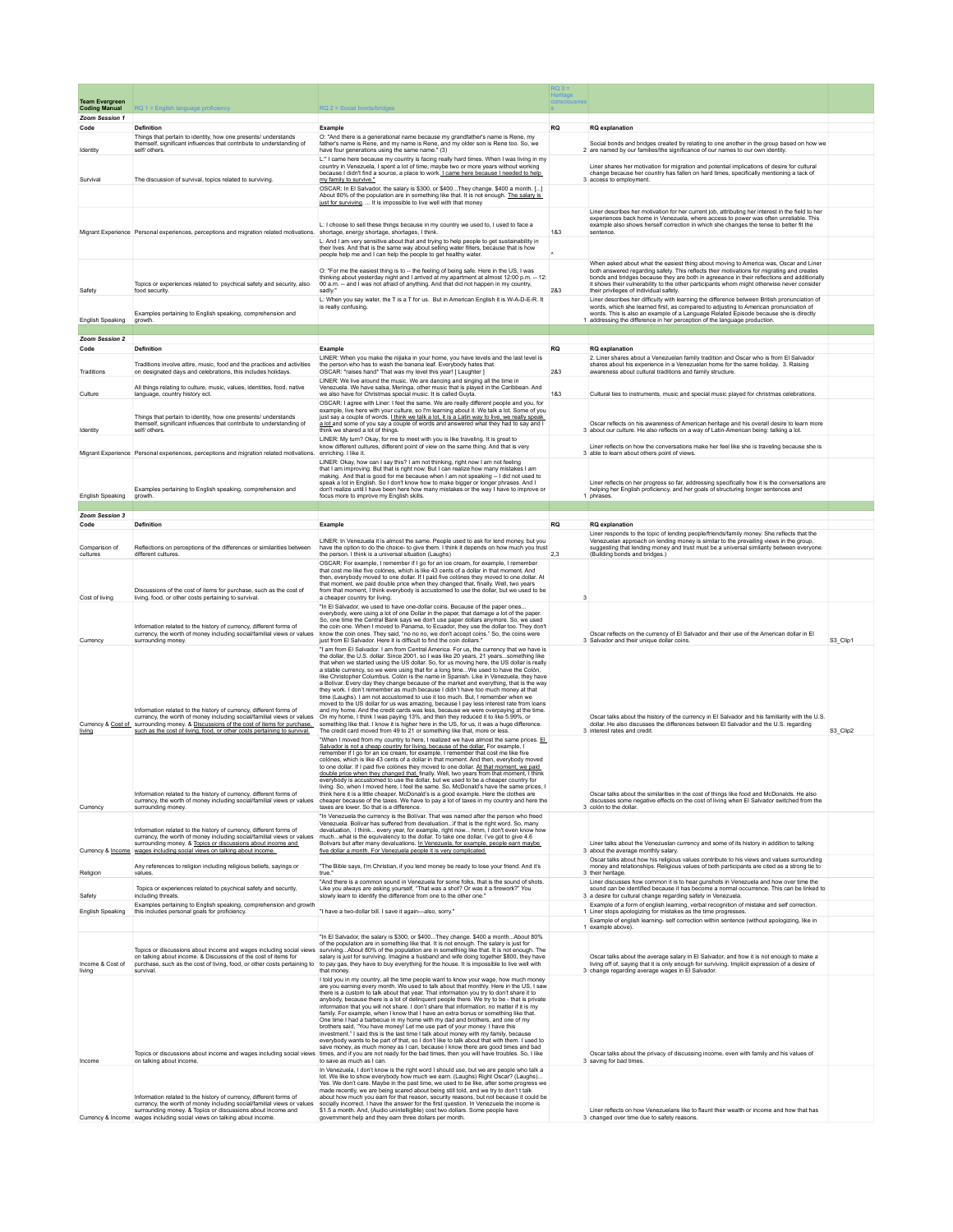|                        |                                                                                                                                                                                 | In Venezuela it is almost the same. That thing when somebody unknown begins telling<br>you, "I know where you live. I know who your family is. Where they are. You are going<br>to pay me money for you to be secure." We call that (unknown term) antitheft. An<br>amount of money you are giving them to prevent being kidnapped. And there is a                                                                                                                                                                                                                                                                                                                                                                                                                                                                                                                                                                                                                                                                                                                                                                                                                                                               |            |                                                                                                                                                                                                                                                                                                                                                                        |  |
|------------------------|---------------------------------------------------------------------------------------------------------------------------------------------------------------------------------|------------------------------------------------------------------------------------------------------------------------------------------------------------------------------------------------------------------------------------------------------------------------------------------------------------------------------------------------------------------------------------------------------------------------------------------------------------------------------------------------------------------------------------------------------------------------------------------------------------------------------------------------------------------------------------------------------------------------------------------------------------------------------------------------------------------------------------------------------------------------------------------------------------------------------------------------------------------------------------------------------------------------------------------------------------------------------------------------------------------------------------------------------------------------------------------------------------------|------------|------------------------------------------------------------------------------------------------------------------------------------------------------------------------------------------------------------------------------------------------------------------------------------------------------------------------------------------------------------------------|--|
| Safety                 | Topics or experiences related to psychical safety and security,<br>including threats.                                                                                           | common sound in Venezuela for some folks, that is the sound of shots. Like you always<br>are asking yourself, "That was a shot? Or was it a firework?" You slowly learn to<br>identify the difference from one to the other one.                                                                                                                                                                                                                                                                                                                                                                                                                                                                                                                                                                                                                                                                                                                                                                                                                                                                                                                                                                                 | 2.3        | Liner and Oscar shared similar explerences regarding a lack of safety in their home<br>country.                                                                                                                                                                                                                                                                        |  |
| Safety                 | Topics or experiences related to psychical safety and security,<br>including threats.                                                                                           | Even when someone has a business, for example, a store who sells bicycles, for<br>example, has to be very reserved. Maybe some people have to hire a security person,<br>people who will take care of them, because they are watched When someone make a<br>theft, there is no punishment for them. The opportunity is that fuel there, In security, It is<br>not the money, because we always have money.<br>"For example, all the time it isn't about money. I have a friend in my country that is                                                                                                                                                                                                                                                                                                                                                                                                                                                                                                                                                                                                                                                                                                             |            | Asked: Would you say it's money that is fueling a lot of the violence that is occurring in<br>Venezuela? Liner talks about safety in Venezuela and the risk for business owners durring<br>the rise in violence. She also discusses how it is opportunity and a lack of punishment that<br>3 is fueling the violence, not money.                                       |  |
| Altruism               | Topics and themes related to giving gifts, practicing kind acts or<br>volunteering time.                                                                                        | having a bad time. I know he wants a new guitar because somebody stole his guitar.<br>One guitar in my country is maybe \$100 or \$150 and I go to the music store and I buy<br>one guitar and I give it as a gift"                                                                                                                                                                                                                                                                                                                                                                                                                                                                                                                                                                                                                                                                                                                                                                                                                                                                                                                                                                                              |            | Themes of altruism help build bridges between participants because it shows the<br>2 capacities for empathy, kindness and human connection.                                                                                                                                                                                                                            |  |
| Zoom Session 4         |                                                                                                                                                                                 |                                                                                                                                                                                                                                                                                                                                                                                                                                                                                                                                                                                                                                                                                                                                                                                                                                                                                                                                                                                                                                                                                                                                                                                                                  |            |                                                                                                                                                                                                                                                                                                                                                                        |  |
| Code                   | Definition                                                                                                                                                                      | Example<br>OSCAR: It is better than here because we don't have extreme weather conditions [in El                                                                                                                                                                                                                                                                                                                                                                                                                                                                                                                                                                                                                                                                                                                                                                                                                                                                                                                                                                                                                                                                                                                 | RQ         | <b>RQ</b> explanation                                                                                                                                                                                                                                                                                                                                                  |  |
| Climate                | Weather conditions and the areas it affects in the culture                                                                                                                      | Salvador]. There is just the same conditions, tropical weather. So, it is easier. Here we<br>have cold conditions, like right now. And then we have hot conditions. And I think that<br>damages every material that our houses are made of.                                                                                                                                                                                                                                                                                                                                                                                                                                                                                                                                                                                                                                                                                                                                                                                                                                                                                                                                                                      |            | Oscars sentences make sense but are not worded grammatically correct, though they're<br>1 still very understandable, and in later sentences we can see an improvement from this.                                                                                                                                                                                       |  |
| Relationships          | Family                                                                                                                                                                          | OSCAR: In our case we don't have a tradition to live together. But we used to visit each<br>other I think every weekend when I lived there and has my family. We try to be closer,<br>to be in contact every week. But everyone, every family was in their own house.                                                                                                                                                                                                                                                                                                                                                                                                                                                                                                                                                                                                                                                                                                                                                                                                                                                                                                                                            |            | Oscar explains the way his family operates and what their own houses look like, and how<br>many people generally live in them. This is something related to heritage and<br>3 understanding where our traditions come from.                                                                                                                                            |  |
|                        |                                                                                                                                                                                 | LINER: In Venezuela it depends. Because when people don't have enough money.<br>they can live four generations in one house, and the same house. Most of the time they<br>build their house, and they used to build it in the [indiscernible]. Their houses are<br>growing if the families are growing.                                                                                                                                                                                                                                                                                                                                                                                                                                                                                                                                                                                                                                                                                                                                                                                                                                                                                                          |            | Liner explains how her family lived and what her home looked like growing up in<br>Venezuela. She explains why this happens and that it's something common within the<br>3 whole of Venezuela.                                                                                                                                                                         |  |
|                        | Family Structure                                                                                                                                                                | OSCAR: In our tradition it is mama. The mother is the one who tells us what we have to<br>do. It is the same in my house. My wife listens to me but also tells me what to do. I<br>cannot tell her different<br>LINER: In Venezuela, we see that many people, even if the children have more, they<br>get together every now and then. For example, every week, every two weeks. They<br>gather also on holidays. But when mama passes away, everybody gets a break, and it<br>is very difficult to get together again.                                                                                                                                                                                                                                                                                                                                                                                                                                                                                                                                                                                                                                                                                          |            | 3 Conversation back and forth: Culture and family structure importance of family members                                                                                                                                                                                                                                                                               |  |
|                        |                                                                                                                                                                                 | O: In my country you move when you get married. It is not a custom to move to another<br>house like when you are 18 years old. For us it is strange to do that. We live with our<br>family until we get married.                                                                                                                                                                                                                                                                                                                                                                                                                                                                                                                                                                                                                                                                                                                                                                                                                                                                                                                                                                                                 |            |                                                                                                                                                                                                                                                                                                                                                                        |  |
|                        | Marriage/Expectations                                                                                                                                                           | LINER: Yes. Very similar. They move when they get married. But I am single.<br>(Laughter)                                                                                                                                                                                                                                                                                                                                                                                                                                                                                                                                                                                                                                                                                                                                                                                                                                                                                                                                                                                                                                                                                                                        | 2,3        | Bonds and bridges formed through marriage/family structure                                                                                                                                                                                                                                                                                                             |  |
|                        |                                                                                                                                                                                 | OSCAR: In my country everything is closer. If you go to universities, it's like 30 minutes<br>from your house, or maybe 40. So, it's in the same city so the people may go to live in<br>another city to study. But in the case of my wife, for example, she lives in a small town,<br>like one hour-and-a-half from the capital. She made the decision to move just for<br>studying and every weekend she goes back to her house with her family. Sometimes<br>that happens. But it is not common. People used to live with their family, you know,<br>study in the same city. And that is why we didn't have to move. It is easy for the guys;<br>you know for the young people. They don't have to pay rent. It is expensive there. We<br>talked about money last week and for example if you were 18 years old, 20 years old,<br>looking for a job, they will pay you no more than \$350. With that you cannot live alone.<br>And that is why you have to stay with your family. And maybe they push you to go to<br>work to help them pay some bills in their house, but not for living alone. You realize it is<br>impossible to live alone if you don't have a proper education and nice job to make your |            |                                                                                                                                                                                                                                                                                                                                                                        |  |
| Education              | Education/Relationships                                                                                                                                                         | life alone.<br>O: The custom, the construction of the houses and the offices, might be small<br>buildings, two or three floors, no more than that. So, I think we have like the same                                                                                                                                                                                                                                                                                                                                                                                                                                                                                                                                                                                                                                                                                                                                                                                                                                                                                                                                                                                                                             | 1.3        | Strong English sentence and formation of sentences                                                                                                                                                                                                                                                                                                                     |  |
|                        | Housing Structure Culture within housing                                                                                                                                        | structure, the concrete structure like Venezuela has, like Liner explained it.                                                                                                                                                                                                                                                                                                                                                                                                                                                                                                                                                                                                                                                                                                                                                                                                                                                                                                                                                                                                                                                                                                                                   |            | 3 Structure of homes within both El Salvador and Venezuela                                                                                                                                                                                                                                                                                                             |  |
| Zoom Session 5         |                                                                                                                                                                                 |                                                                                                                                                                                                                                                                                                                                                                                                                                                                                                                                                                                                                                                                                                                                                                                                                                                                                                                                                                                                                                                                                                                                                                                                                  |            |                                                                                                                                                                                                                                                                                                                                                                        |  |
| Code                   | <b>Definition</b>                                                                                                                                                               | Example                                                                                                                                                                                                                                                                                                                                                                                                                                                                                                                                                                                                                                                                                                                                                                                                                                                                                                                                                                                                                                                                                                                                                                                                          | <b>RQ</b>  | <b>RQ</b> explanation                                                                                                                                                                                                                                                                                                                                                  |  |
| Work, Family           | Reasons to work besides money, family being a reason to work for                                                                                                                | Miranda asks aside from money what is the purpose of work. OSCAR: I have to give<br>them the example that life is not easy. You have to work if you want to build<br>something important for your family. And that is the first thing. The second one, you<br>have to work in something that helps other people.<br>Oscar: in my country there are some jobs that if you are a woman, for example there<br>are no bus drivers. Women bus drivers, there is no one. Flying an airplane, for<br>example if you want to hire a pilot, all of the time the pilot would be a man. The                                                                                                                                                                                                                                                                                                                                                                                                                                                                                                                                                                                                                                 | 2.3        | Oscar words his explantion about his purpose for work pretty strongly.                                                                                                                                                                                                                                                                                                 |  |
| Gender                 | Gender roles and available careers in a certain culture                                                                                                                         | security things, you cannot find a security woman. Here in the US, I think it is more<br>open. We have a few spaces for more work open for women. I think there are some<br>skills but talking about gender is really difficult right now because there is a lot of<br>confusion                                                                                                                                                                                                                                                                                                                                                                                                                                                                                                                                                                                                                                                                                                                                                                                                                                                                                                                                 |            | 3 Gender differences in two different cultures                                                                                                                                                                                                                                                                                                                         |  |
| Goals                  | Financial, Home, and Health Goals                                                                                                                                               | Oscar: I have my credit score which is higher.  But I have very few experience here<br>because I have only two years living here. So, when I tried to buy house, they told me I<br>had to wait at least two years more. We are waiting for that moment.  I am focusing<br>on our health and saving money with the solar panels. Those things, we offer people<br>both things.<br>Emily: Last week you were practicing the word valuable.<br>OSCAR: (Laughter) Valuable.<br>EMILY: That is amazing! That is awesome! Awesome! I was wondering how that was<br>going. That was great.                                                                                                                                                                                                                                                                                                                                                                                                                                                                                                                                                                                                                              | 2.3        | Oscar gives insight on his credit score and how he plans on saving money and keeping up<br>with health.                                                                                                                                                                                                                                                                |  |
|                        |                                                                                                                                                                                 | OSCAR: You know my children were listening to that and they pushed me to say that                                                                                                                                                                                                                                                                                                                                                                                                                                                                                                                                                                                                                                                                                                                                                                                                                                                                                                                                                                                                                                                                                                                                |            |                                                                                                                                                                                                                                                                                                                                                                        |  |
| Language               | Language proficiency                                                                                                                                                            | the whole day. I said "Hey don't do that to me please!" I am not so sure why that was<br>a problem for me to sav that. But I practice a lot<br>Miranda: I do know that watching my own grandparents living here in America on a                                                                                                                                                                                                                                                                                                                                                                                                                                                                                                                                                                                                                                                                                                                                                                                                                                                                                                                                                                                  |            | Oscar learns how to pronouce valuable and uses it in a                                                                                                                                                                                                                                                                                                                 |  |
| Obstacles              | Obstacles with family situation                                                                                                                                                 | fixed income started to be a problem when they had health issues arise just because<br>once you retire and you are set at that fixed amount then the cost of living starts to go<br>up, the cost of medical everything is still going up                                                                                                                                                                                                                                                                                                                                                                                                                                                                                                                                                                                                                                                                                                                                                                                                                                                                                                                                                                         |            | Miranda explains how her grandparents living on a fixed income presented issues for them<br>3 since health dwindles with age and the cost of living has gone up overtime.                                                                                                                                                                                              |  |
|                        |                                                                                                                                                                                 |                                                                                                                                                                                                                                                                                                                                                                                                                                                                                                                                                                                                                                                                                                                                                                                                                                                                                                                                                                                                                                                                                                                                                                                                                  |            |                                                                                                                                                                                                                                                                                                                                                                        |  |
| Zoom Session 6<br>Code | <b>Definition</b>                                                                                                                                                               | Example                                                                                                                                                                                                                                                                                                                                                                                                                                                                                                                                                                                                                                                                                                                                                                                                                                                                                                                                                                                                                                                                                                                                                                                                          | <b>RQ</b>  | <b>RQ</b> explanation                                                                                                                                                                                                                                                                                                                                                  |  |
| Travel/Adiustment      | Experiences of Participants when discussing other countries or<br>regions they have visited. Specifically reacting to differences in<br>culture or adjusting to life in the US. | Liner: "But when I moved to U.S., I start to realize that there was a lot of chemicals in<br>this-in everything. And the first time I realized that was when I visited Walgreens. And<br>I was looking for-- I left my makeup stuff in Venezuela, because I just brought one<br>suitcase -- suitcase. And I rose-used to use rose water. But the smell here in<br>Walgreens, I smelled it and it doesn't spell like rose water. This has other things that I<br>don't know. I don't like it. I have not found that right now. A natural, really natural,<br>rosewater. I'm trying to make it. Miranda: [Laughter] I quit my search. I have a<br>suggestion for you on that. I'll tell you later what I have, it might help you. "<br>Liner: "I thought they're -- the only thing I did not like in France was the bread. Because                                                                                                                                                                                                                                                                                                                                                                                 | 283        | Liner shares her experience adjusting to the abudance of chemical based products in the<br>US, in contrast to products in Venezuela, which relates to RQ 3. Evidence of RQ2 also<br>appears as Miranda offers to tell Liner a way of making homemade rose water, much to<br>Liner's approval.                                                                          |  |
| Travel/Food            | Experiences of Participants when discussing other countries or<br>regions they have visited. Specifically comparing food to that their<br>home culture                          | -- in Venezuela we have really good bread, and we have the baguette and we have the<br>French bread that is smaller. But in France, the bread is hard. And in Venezuela it is<br>really soft!<br>Emily: "And there's a lot of misconceptions about what "natural beauty" and a "natural                                                                                                                                                                                                                                                                                                                                                                                                                                                                                                                                                                                                                                                                                                                                                                                                                                                                                                                          |            | Liner relates the jarring difference between the quality of the bread she tried while in<br>France, versus that of the various types of traditional bread she was used to in Venezeula.<br>3 Shows awareness of heritage                                                                                                                                               |  |
| Social Pressure        | Participants observations on social pressures regarding diet, gender ar least."                                                                                                 | body" looks like and pressure for both men and women. There's a lot of pressure for<br>men to be muscular and tan, and to have a deep voice and facial hair, and there is a lot<br>of pressure for women to be tall and skinny, and to not eat a lot because that is seen as<br>"unhealthy" or "weird" if a woman eats a lot of food sometimes here in America at                                                                                                                                                                                                                                                                                                                                                                                                                                                                                                                                                                                                                                                                                                                                                                                                                                                |            | Emily reflects on unhealthy ideas of beauty and wellness perpetuated in the US.<br>Demonstrates awarness of heritage and cultural circumstances from the perspective of the<br>3 US.                                                                                                                                                                                   |  |
|                        |                                                                                                                                                                                 |                                                                                                                                                                                                                                                                                                                                                                                                                                                                                                                                                                                                                                                                                                                                                                                                                                                                                                                                                                                                                                                                                                                                                                                                                  |            |                                                                                                                                                                                                                                                                                                                                                                        |  |
|                        |                                                                                                                                                                                 |                                                                                                                                                                                                                                                                                                                                                                                                                                                                                                                                                                                                                                                                                                                                                                                                                                                                                                                                                                                                                                                                                                                                                                                                                  |            |                                                                                                                                                                                                                                                                                                                                                                        |  |
| Zoom Session 7<br>Code | Definition                                                                                                                                                                      | Example                                                                                                                                                                                                                                                                                                                                                                                                                                                                                                                                                                                                                                                                                                                                                                                                                                                                                                                                                                                                                                                                                                                                                                                                          | RQ         | <b>RQ</b> explanation                                                                                                                                                                                                                                                                                                                                                  |  |
| Religion               | Any references to religion including religious beliefs, sayings or<br>values                                                                                                    | OSCAR: I was considering to talk about the tradition that we have in our country about<br>Holy Week. Because my country, it is really a Christian country. I think it is like 90% of<br>the population is Christian. So, we used to have many Christian traditions in this<br>season<br>LINER: In Venezuela, we also celebrate Holy Week, Very similar to El Salvador, You<br>know new generations, like with Holy Week, like three weeks. But we have Holy Week.<br>But in a religious way, we start on Wednesday with the sacrifices. You know the way                                                                                                                                                                                                                                                                                                                                                                                                                                                                                                                                                                                                                                                         |            | Oscar recognized the fact that the vast majority of El Salvador's population practices<br>3 Christianity and how this wide practice led to multiple religious traditions during March.<br>Liner recognizes a social bond/bridge shared between Venezuelans and Salvadorans<br>regarding the celebration of Holy Week. She is also conscious of the religious practices |  |
| Food                   | Any references to meal preparation, specific dishes or parts of a dish,<br>or perspectives towards food items.                                                                  | we honor Jesus Christ.<br>OSCAR: Here are some tamales. These are not Mexican tamales. They are different.<br>They have lots of different things inside. They have chicken. They have olives,<br>potatoes, sauce, and many other things. And here we have delicious mangoes, green<br>ones. Here, it is impossible to have in the same fresh way. Because when I buy these<br>here, they are not so fresh like when you buy them there. They are fresher there. It is<br>difficult to eat this. And for sure, pupusas. We used to eat the cheese pupusas because<br>we could not eat pork in that week.                                                                                                                                                                                                                                                                                                                                                                                                                                                                                                                                                                                                          | 283<br>283 | during Holy Week.<br>Oscar possesses clear and trustworthy knowledge or consciousness of the foods he<br>showed us from his phone, considering he prepared the dishes himself. He also notes that<br>although these same foods are available for sale in the United States, they do not retain<br>their freshness after being shipped into the U.S.                    |  |